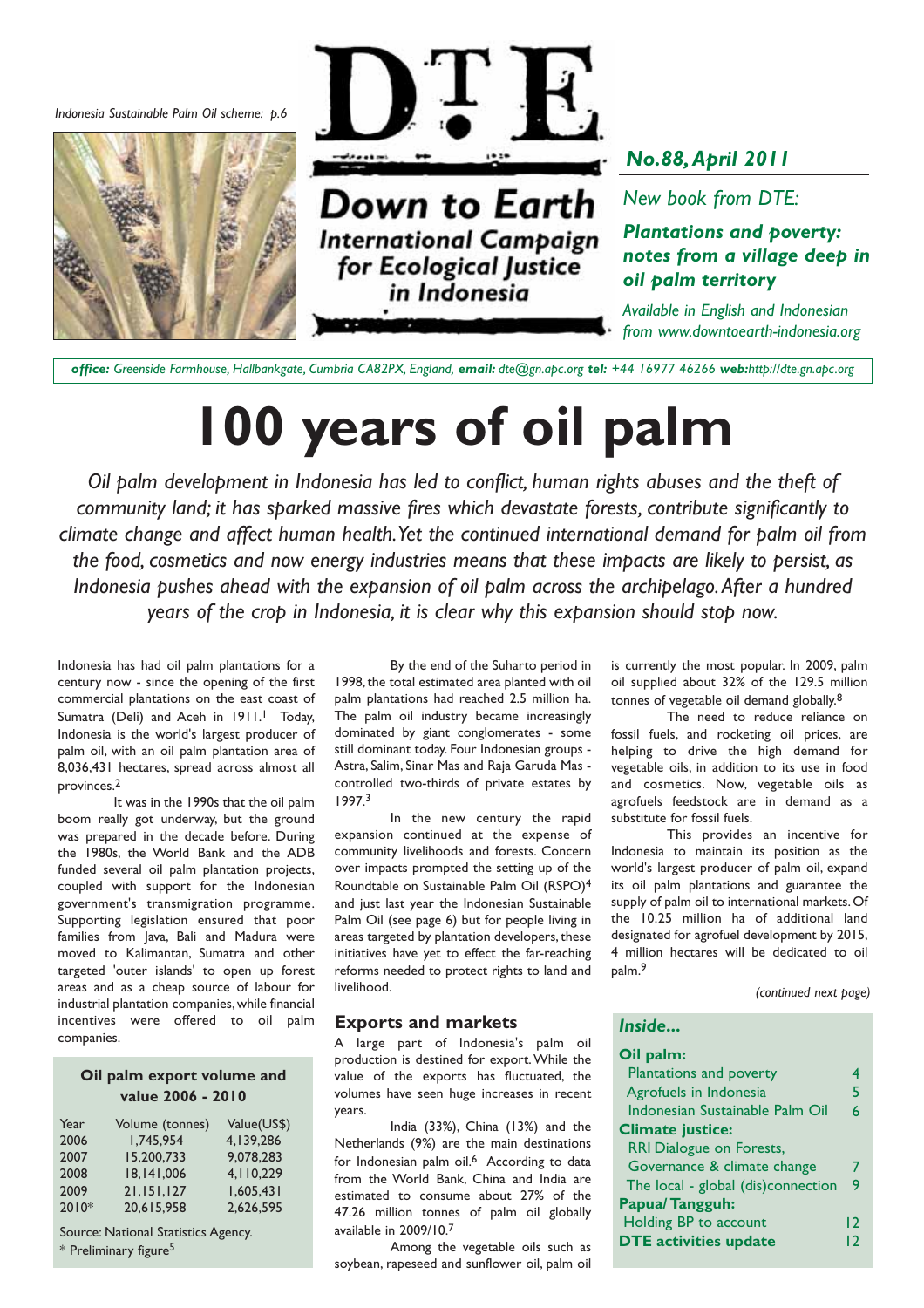#### *DOWN TO EARTH* No. 88,April 2011



*Cutting palm fruits, Riau. (DTE) (continued next page)*

## *Plantations and Poverty*

Already the world's biggest producer of palm oil, Indonesia is promoting yet more palm oil plantations across almost all regions in the country. Palm oil plantations covered more than 8 million hectares in 2010.

The expansion is being driven by the Indonesian government's push for export revenues and demand for the crop from the international food and cosmetics industries. Palm oil is also in demand in European countries and elsewhere as an alternative to fossil fuels, despite the growing amount of evidence which shows that palm oil is far from green in terms of climate change.

In Indonesia, palm oil is being presented as an answer to poverty and unemployment. However the reality in the field shows otherwise.

Working with local NGO, Elang, Down to Earth visited Paya Rumbai village in Riau province to investigate the life of a village surrounded by palm oil plantations.The result of this investigation is our new report - *Plantations and Poverty: Notes from a Village Deep in Oil Palm Territory* - available in both English and Indonesian.

*Plantations and Poverty* shows how the Paya Rumbai villagers' lives have been hemmed in by the oil palm companies.The prosperity which was promised in exchange for giving up their land has not materialised. Instead the villagers are lucky to get work as day labourers on the plantations. Meanwhile the village's natural resource base is dwindling fast as palm oil plantations take over more and more land and income from logging and fishing declines steeply.

*Plantations and Poverty* adds to the growing store of information about the village-level impacts of the international trade in oil palm.The book reaffirms that oil palm does not solve the problem of poverty and unemployment in Indonesia.

Instead it leads to increased landlessness for poorer villagers and greater inequality between rich and poor; it brings low-paid, insecure jobs with inadequate health and safety provision; it means more pressure on land and on the village's remnant forests, as local people turn to logging to try to make a living.The Paya Rumbai case shows that current plans to convert millions more hectares of Indonesia's forest and farmland into oil palm plantations need an urgent rethink.

#### *(continued from page 1)*

In addition to the demand for agrofuels, the expansion of oil palm plantations is also being promoted by the Indonesian government as an answer to climate change.The Ministry of Agriculture is planning to expand oil palm plantations on non-forested land by 868,675 ha by the year 2014, as part of climate change mitigation efforts (see table, next page).

### **Conflict on oil palm plantations**

Indonesia's success story as the world's foremost palm oil producer with large fortunes earned through the sale of palm oil, is not matched by a similar success story for local communities, indigenous peoples and smallholders. Instead, the development and expansion of plantations under the current system has brought impoverishment, human rights abuses, environmental degradation and conflict - especially over land.

The acquisition of public land is typically carried out using one or both of two approaches: persuasion and violence.The first approach sees the company in question try to persuade people to hand over their land. To do this, the company makes promises about increased prosperity through the provision of



The report is available on DTE's website at: http://www.downtoearthindonesia.org/story/plantations-and-povertynotes-village-deep-oil-palm-territory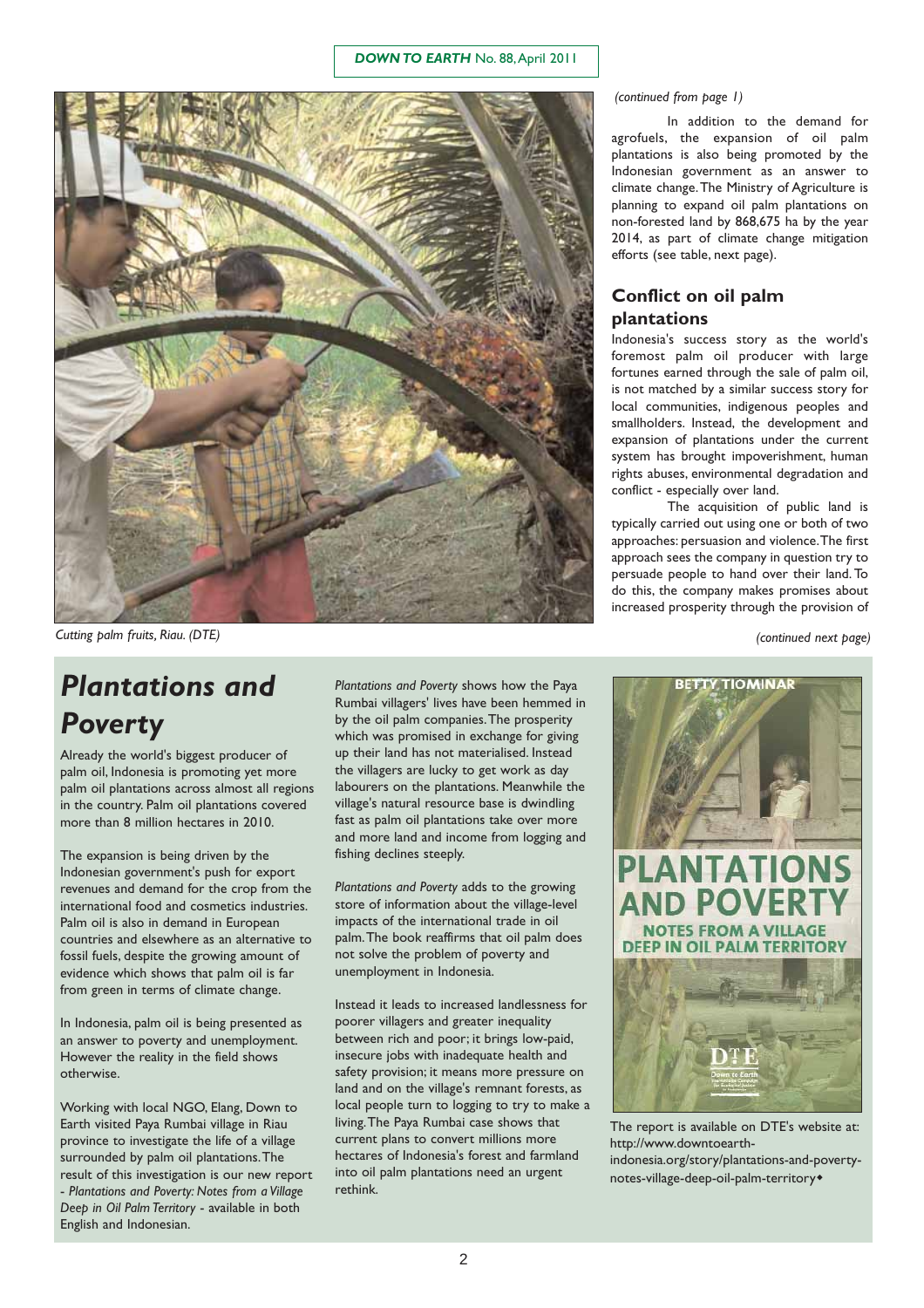#### *DOWN TO EARTH* No. 88,April 2011

jobs for rural communities, about paying a decent wage, turning the farmers into profitmaking smallholder participants on company plantations, and about building infrastructure and amenities needed by the village, such as schools, health facilities and roads. Almost all those promises are never fulfilled.

When this approach fails to get communities to agree to give up their land, the company will usually resort to coercion or violence, for example applying pressure through village officials or the police, or employing the services of thugs in order to intimidate the community.

DTE has highlighted many cases of abuse related oil palm development over the past two decades. People have had to flee from their villages to avoid arrest by the police for refusing to hand over their land while others have been tricked into schemes where they are treated little better than slave labourers.10 A 2007 investigation by the International Crisis Group revealed chronic problems with existing plantations in Boven Digul, Papua over land rights, access to resources and the influx of non-Papuan workers. The same year, the Institute for Papuan Advocacy and Human Rights reported how tension exploded into violent clashes in the same area.<sup>11</sup> In 2010, Sawit Watch recorded more than 663 communities in conflict with more than 172 companies, and 106 arrests as a result of such conflicts.<sup>12</sup>

#### Notes

- 1. http://rhephi.wordpress.com/2007/10/28/ sejarah-kelapa-sawit/
- 2. http://ditjenbun.deptan.go.id/index.php/ component/content/article/36-news/203 ekspor-produk-kelapa-sawit-terus-naik.html
- 3. See DTE's 2002 report *Forests, People and Rights* for more background. See *DTE* 82:9 for more information on Sinar Mas, http://www.downtoearthindonesia.org/story/sawit-watch-calls-euface-oil-palm-responsibilities
- 4. See, for example, *DTE* 68, February 2006 for background at www.downtoearthindonesia/old-site/68oil.htm
- 5. http://ditjenbun.deptan.go.id/index.php/ component/content/article/36-news/203 ekspor-produk-kelapa-sawit-terus-naik.html
- 6. Bapenas & Direktorat Pangan dan Pertanian. 2010. *Kebijakan dan Strategi dalam Meningkatkan Nilai Tambah dan Daya Saing Kelapa Sawit Indonesia Secara Berkelanjutan dan Berkeadilan*.
- 7. http://siteresources.worldbank.org/INTG LBPROSPECTS/64218944-
- 1106584665677/22478814/palmoil\_EN.pdf
- 8. http://soystats.com/2010/page\_35.htm 9. See *DTE* 76-77: 15, www.downtoearthindonesia.org/old-site/76fag.htm
- 10.Mat Cutik from Talang Nangka village, South Sumatra was forced to flee his v illage because he was leading opposition to oil palm plantations - see *DTE* 73, http://downtoearth-indonesia.org/old-

#### **Increase in oil palm plantation area on non-forested land (APL)**

| Region              | 2010    | 2011          | 2012   | 2013   | 2014   |
|---------------------|---------|---------------|--------|--------|--------|
| Sumatra             | 81,225  | 45.725 45.725 |        | 45.725 | 45,725 |
| Kalimantan          | 163.150 | 69.350        | 69,350 | 69,350 | 69,350 |
| Sulawesi and region | 11.650  | 9.650         | 9.650  | 9,650  | 9.650  |
| Papua and region    | 32,550  | 20,300        | 20.300 | 20,300 | 20,300 |

Source: *Roadmap Strategi Pertanian Menghadapi perubahan iklim, 2010*





site/73op.htm. This was also experienced by women, see *DTE* 74, http://downtoearthindonesia.org/old-site /74eim.htm). See also Pak Suroso's story in *DTE* 87 at http://www.downtoearthindonesia.org/story/abuse-workers-humanrights-oil-palm-plantations.

- 11 See report in *DTE* 75:2, www.downtoearthindonesia.org/old-site/75afo.htm
- 12 Komnas HAM-Sawit Watch, 2010. *HAM & HGU*

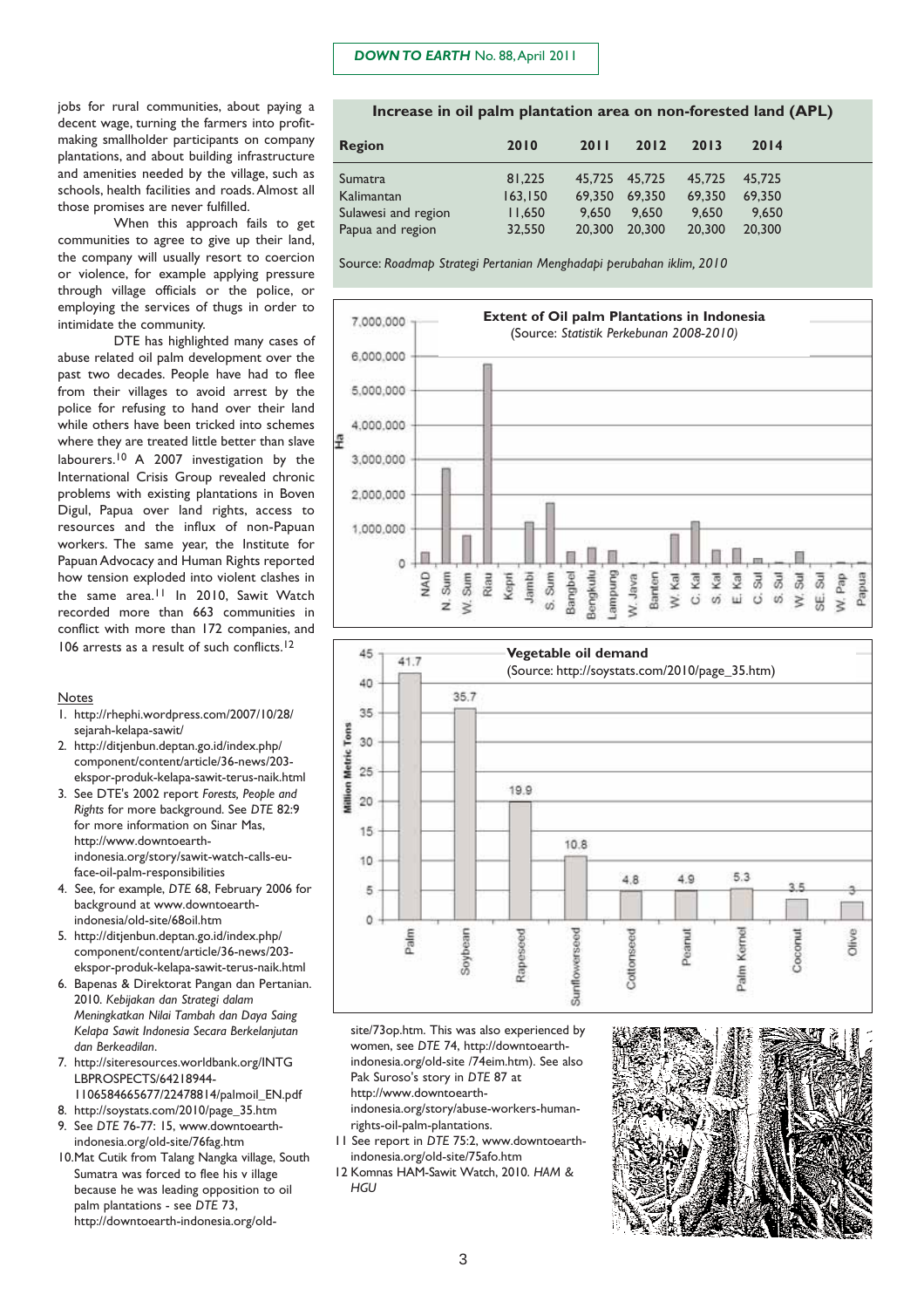## *Oil palm plantations and deforestation*

Last year Indonesia's Forestry Ministry admitted that only 48 million hectares of the country's forests were in good condition, from a total of 130 million hectares classified as forests.13

A calculation by Forest Watch Indonesia (FWI) based on satellite imaging, gives the figure for forest cover (primary and secondary) as 87,552,134.49 hectares in 2009 or 31,13 per cent of the country's land area. This is 46% less than in 1950 when 162.29 million hectares covered 84% of the land area.14

The first wave of deforestation followed the 1967 forestry law and the awarding of 20-year forest concessions (HPH) to logging companies. From 1969-1974, almost 11 million hectares of HPH concessions were handed out in East Kalimantan alone. The clearing of forests for transmigration sites, the extractive industries, agriculture and, in coastal areas, aquaculture, also took a heavy toll on the forests.

Then came oil palm. Estimates of forests cleared for oil palm plantations vary but there is no doubt that this crop, along with pulpwood, has been responsible for a large portion of deforestation over the past two decades. As oil palm plantations were expanded even further, from around 3 million ha at the turn of the century to the extent they cover today (over 8 million hectares) companies cleared more forests and took over land belonging to indigenous peoples and local communities.

In 2006, research by the Indonesia Forest Climate Alliance (IFCA) and Forestry Ministry estimated that 70% of the 6 million hectares of oil palm plantations at the time had been developed by clearing forests.<sup>15</sup> Independent research by Sawit Watch and FPP in 2006 put the figure much higher: 18 million hectares cleared for oil palm plantations though only a third of this amount had actually been planted.<sup>16</sup>

Plantation developers were also largely behind the catastrophic forest fires of 1997/8. Burning was seen as the cheapest option to clear forested land to establish large scale plantations. Of the 176 companies accused of burning to clear land at the time, 133 were plantation companies.<sup>17</sup> Almost 4 million ha of agricultural land, over 3 million ha of lowland forest and 1.5 million hectares of peat and swamp forest were burnt in 1997/98. An estimated 75 million people were affected by smoke, haze, and the fires themselves.The economic costs were estimated to be between US\$4.5 billion and US\$10 billion.18

The expansion of oil palm is set to continue. According to Sawit Watch and FPP, already in 2006, regional governments were targeting a further 20 million hectares by 2020.19

Large tracts of forests and peatlands are targeted for development in plans for Papua, Riau, Kalimantan, Aceh and other regions. One mega-plantation scheme planned for the Indonesia-Malaysia border area in East and West Kalimantan covered 1.8 million hectares of land, much of it forests. Oil palm plantation plans targeted 3.5 million hectares in total in the province.20

Central Kalimantan has also seen its share of deforestation for oil palm plantations. A FWI report in 2007 found that of the 2,367,487 ha allocated, more than a third was still forested. Plantations were being opened on peatland here, with 14% of the 3 million hectares of the province's peatland already converted to oil palm.

Papua and Aceh are also targets for further expansion. By 2006 Aceh had over a quarter of a million hectares of the crop and the new provincial government was planning an initial further 185,000 hectares in 17 districts. Meanwhile, the year before, lakarta had stated that 454,468 hectares was available for new oil palm developments in Aceh.21 In 2007, targets of between I and five million hectares were announced for Papua<sup>22</sup> much of this expected to be in Papua's 9.3 million hectares classified as 'conversion forest'.

#### **Carbon emissions**

On top of the human rights, health, livelihoods and biodiversity impacts, the climate change impacts of oil palm development are enormous, especially as much oil palm development is taking place in carbon-rich peatland areas. Emissions from deforestation of forests and the draining or drying out of peatlands are to a large extent responsible for Indonesia's ranking as one of the top greenhouse gas emitters globally.23

The 1997/98 fires alone accounted for more than 700 MT of CO<sub>2</sub> or 40% of the total global emissions from burning fossil fuels that year.24

In 2006 IFCA estimated oil palm's emissions from forest clearance between 1982 and 2005 at  $2117MtCO$ , (above-gound emissions only), but noted that further emissions had been caused by 'bogus oil palm developments' used to acquire timber clearing permits.25

According to research by Patrick Anderson and Torry Kuswardono in 2008, permits have been issued for the conversion of about 4 million hectares of peat forests for oil palm and pulpwood plantations in Riau, Central Kalimantan, Jambi, Papua and West Papua. The consequence of clearing and draining these forests will mean Indonesia's annual CO<sub>2</sub> emissions will increase by another billion tonnes and continue at that level for decades.26

#### Notes

- 13. *Reuter*, 6/Jan/2010, quoting Forestry Minister Zulkifli Hasan, http://in.reuters.com/article/2010/01/06/idI NIndia-45191820100106
- 14. The figures are different according to source and calculation methods. According to the government and World Bank, between 1985 and 1997 Indonesia lost almost 20 million hectares of its forest cover. In 1985, forests covered 119,700,500 ha and in 1997, 100 million ha. Estimates by Forest Watch Indonesia/Global Forests Watch put the figures lower, at

117,191,550 ha in 1985 and at 95,628,800 ha in 1997. In 2003, Forestry Department figures showed forest cover extending over 94 million hectares. Meanwhile, calculations by the Environment Ministry using satellite images from 2004-2006, put forest cover at 83 million hectares, (though the notes say that 33 million ha cannot be identified due to cloud cover). In 2005, the FAO put the figure at 88.5 million ha. For more general background on forests see DTE's 2002 Special Report *Forests, People and Rights* at www.downtoearth-indonesia.org/oldsite/srfin.htm

- 15. Indonesia Forest Climate Alliance & Ministry of Forestry, *REDDI: Redd Methodology and Strategies, Summary for Policy Makers*, 2007.
- 16. *Promised Land*, 2006, Sawit Watch, FPP, HuMa and World Agroforestry Centre, http://www.forestpeoples.org/sites/fpp/files/ publication/2010/08/promisedlandeng.pdf
- 17. See *DTE* 35, 1997, Special Supplement on the Fires.
- 18. See DTE Special Report, *Forests, People and Rights,* at www.downtoearth-indonesia/oldsite/srf1.htm#FF
- 19. *Promised Land,* as above.
- 20. *DTE* 66, www.downtoearthindonesia.org/old-site/66ind.htm
- 21. *DTE* 75:8, November 2007 at www.downtoearth-indonesia.org/oldsite/75cac.htm
- 22. *DTE* 75:1, November 2007 at www.downtoearth-indonesia.org/oldsite/75afo.htm
- 23. Indonesia's emissions are an estimated 3 billion tonnes CO<sub>2</sub>e per year. See, past issues of DTE on this, eg DTE 84, March 2010 at http://www.downtoearthindonesia.org/story/indonesia-packagestree-plantation-expansion-emissionsreduction-strategy
- 24. See *DTE* 71:7 and 71:16.
- 25. Indonesia Forest Climate Alliance & Ministry of Forestry, *REDDI: Redd Methodology and Strategies, Summary for Policy Makers*, 2007.
- 26. Patrick Anderson and Torry Kuswardono, *Report to the Rainforest Foundation Norway on REDD in Indonesia*, September 2008.

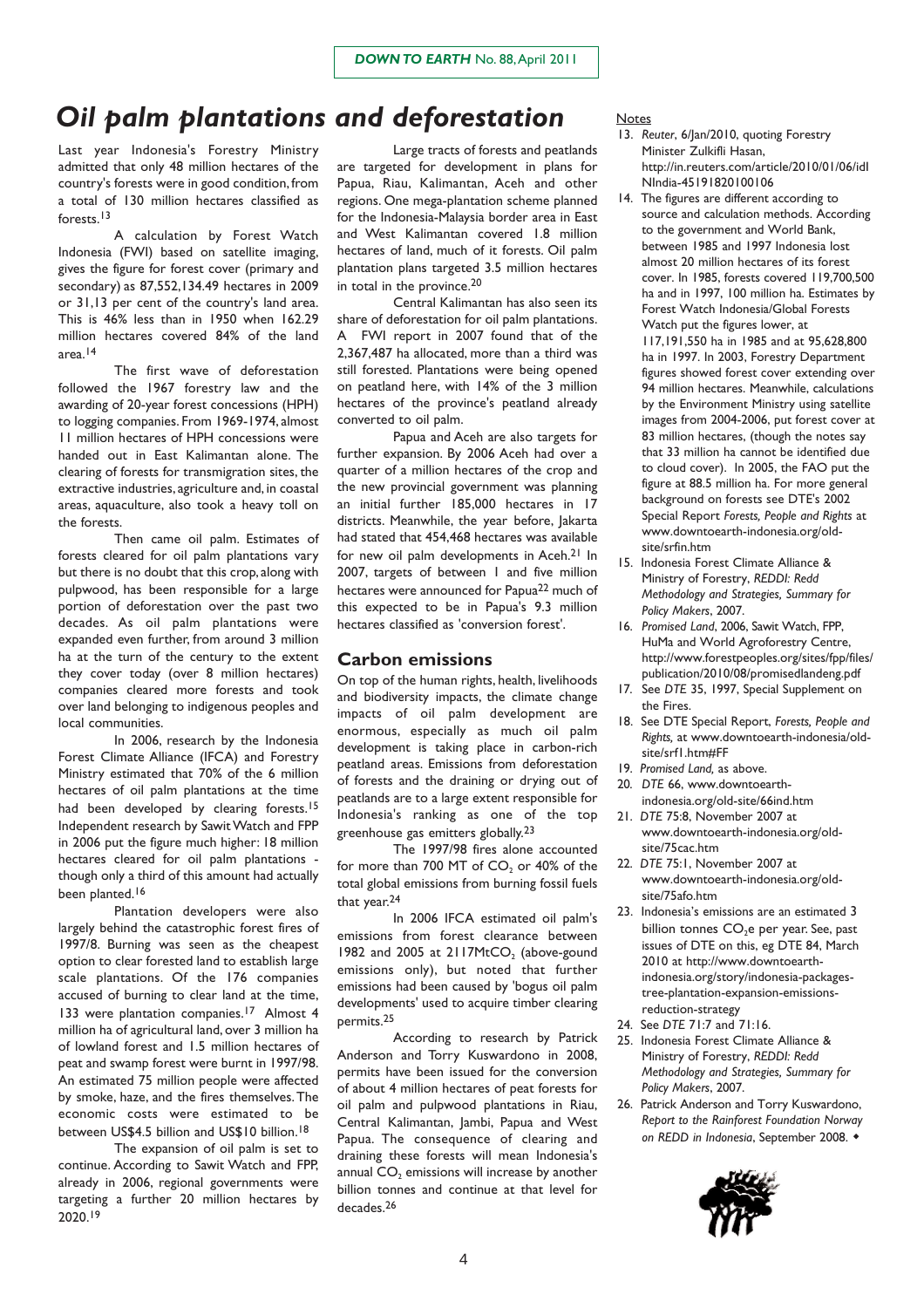## *Agrofuels in Indonesia*

As a country rich in natural resources, Indonesia has many sources of renewable energy.According to government policy, these include geothermal energy, agrofuels, hydro, solar and wind energy, biomass, biogas, tidal energy and energy from differences in sea temperatures.<sup>1</sup>

New and renewable energy will play an important role as part of the efforts to optimise energy management set out in Indonesia's Energy Blueprint for 2006-2025. From 6.2% of overall energy consumption in 2005, new and renewable energy is expected to increase to 17% by 2025. Agrofuels and geothermal energy will each contribute five per cent by that year.2

Types of agrofuel to be developed further include biodiesel, bioethanol and biooil (biokerosene or Pure Plant Oil/PPO for electricity generation).The target for agrofuels use is 22.26 million KL by 2025.3

To support increased agrofuel production, the Indonesian government has issued regulations, tax incentives, subsidies and has introduced a phased obligation on the minimum utilisation of agrofuels. The regulation which phases in agrofuels use, starting January 2009, foresees a mandatory minimum usage of agrofuels in the transport, industry and commercial sectors, as well as in the power generation sector by 2025.4 For example, the proportion of biodiesel to be used in transport fuel is due to increase from 1% in 2009 to 20% by 2025.

In addition to the existing provision of land for palm and sugar cane plantations, the government has allocated a further area of 10,250,000 ha for the development of jatropha and cassava, as well as more land for oil palm and sugar cane plantations (see table).

However, the programme for the use of agrofuels is not going according to plan. Of the 22 existing biofuel producers, only five companies are still operational: PT Indo Biofuels, PT Eterindo Wahanatama Tbk, PT Multikimia Intipelangi, Wilmar Vegetable, and PT Darmex Biofuels.<sup>5</sup> High prices for feedstock and a low uptake of agrofuels locally mean that targets for agrofuel usage cannot be reached.

#### Notes:

- 1. Presidential Regulation No. 5/2006 on the National Energy Policy
- 2. *Cetak Biru Pengembangan Energi Nasional 2006 - 2025*.
- 3. ARIATI. R. 2008. *National Energy Policy and Recent Development in Indonesia*
- 4. http://www.esdm.go.id/berita/migas/40 migas/2083-mandatory-bbn-dorongpeningkatan-permintaan-komoditaspertanian-.html
- 5. *Investor Daily.* 28 Februari 2011. 'Saatnya serius Garap BBN'. See also *DTE* 76-77:15 for more background.

|                               | 2006  | 2007  | 2008  | 2009  | 2010  | 2011  | 2013  | 2015  |
|-------------------------------|-------|-------|-------|-------|-------|-------|-------|-------|
| Available land (000 ha)       |       |       |       |       |       |       |       |       |
| Oil palm                      | 5,500 | 5,500 | 5,500 | 5,500 | 5,500 | 5,500 | 5,500 | 5,500 |
| Sugar cane                    | 350   | 350   | 350   | 350   | 350   | 350   | 350   | 350   |
| Land to be developed (000 ha) |       |       |       |       |       |       |       |       |
| Oil palm                      | 100   | 300   | 600   | 1.000 | 1.500 | 2,000 | 3.000 | 4,000 |
| Jarak                         | 4     | 60    | 300   | 900   | 1,500 | 2.000 | 3,000 | 3,000 |
| Sugar cane                    | 10    | 30    | 200   | 250   | 7501  | 1.000 | 1.250 | 1,750 |
| Cassava                       | 100   | 100   | 400   | 700   | 1,500 | 1,500 | 1,500 | 1,500 |

Note: Available land = land already allocation for palm oil (or "planted with palm oil") for agrofuels. Land to be developed = land still requiring allocation (from forests, or other land). Source: *Rencana Pengembangan Bahan Bakar Nabati, 2006*

*(continued from page 6)*

every year, tending to make things more difficult for producers who are RSPO members;10

- The RSPO is considered to listen to the voice of foreign NGOs more than government and business;
- There is as yet no clarity about the premium paid on sustainable palm oil, even though the certification and audit costs cost a large amount - USD800-1,000 per hectare.

NGOs are doubtful that the ISPO is anything more than an attempt to permit the oil palm industry in Indonesia to continue business as usual practices while being seen to apply some kind of sustainability criteria.

Greenpeace said the scheme was likely to be a smokescreen to convince buyers that environmental problems are being addressed. Forest campaigner Joko Arief said the process to establish had been nontransparent, with no stakeholder participation.<sup>11</sup> He called for the standard to

be amended to stop the conversion of peatlands and forests into palm oil plantations, and to include meaningful stakeholder participation. The ISPO also has weaker standards than the RSPO which requires the recognition of customary rights and for communities to give or withhold their Free, Prior and Informed Consent to operations planned on their lands, according to the Forest Peoples Programme.12

#### Notes

- 1. *Mongabay.com*, 10/Nov/10, 'Indonesia to launch rival palm oil certification standard' , http://news.mongabay.com/2010/1110 ispo\_plam\_oil.html
- 2. *Republika* 24/Aug/10. 'Indonesia Sustainable Palm Oil (ISPO)'
- 3. *Bataviase.co.id*. 7/Feb/11. 'Ujicoba Ispo Maret Mendatang'
- 4. *Media Tanah Air.* 4/Feb/11. 'Kementan Uji Coba ISPO di 20 Perusahaan'.
- 5. *Bataviase.co.id.* 7/Feb/11. 'Ujicoba Ispo Maret Mendatang'
- 6. *Bisnis.com.* 30/Jan/11. 20 'Perusahaan ikut uji coba penerapan ISPO'
- 7. GAPKI, 17/Aug/10, http://www.gapki.or.id/news/detail/72, 'Indonesian Sustainable Palm Oil Standard'
- 8. *Bisnis Indonesia*. 6/Jan/10. 'Indonesia Tidak Ingin Dipermainkan Pembeli CPO'
- 9. *Harian Ekonomi Neraca.* 15/Nov/10. 'Menggugat RSPO, Memerdekakan CPO Indonesia'
- 10. http://palmoil4nation.com/artikel/datangispo-rspo-kemana
- 11. *Mongabay.com*, 10/Nov/10, 'Indonesia to launch rival palm oil certification standard' , http://news.mongabay.com/2010/1110 ispo\_plam\_oil.html
- 12. Marcus Colchester, Director, Forest Peoples Programme, pers. comm. 24/Mar/11.
- 13. J*urnas.com.* 11/Nov/10. 'Perusahaan Pemegang Sertifikat RSPO Diduga Bermasalah'. See also www.downtoearthindonesia.org/old-site/ 80jop.htm for more background.<sup>+</sup>

# **Planned provision of land for agrofuels**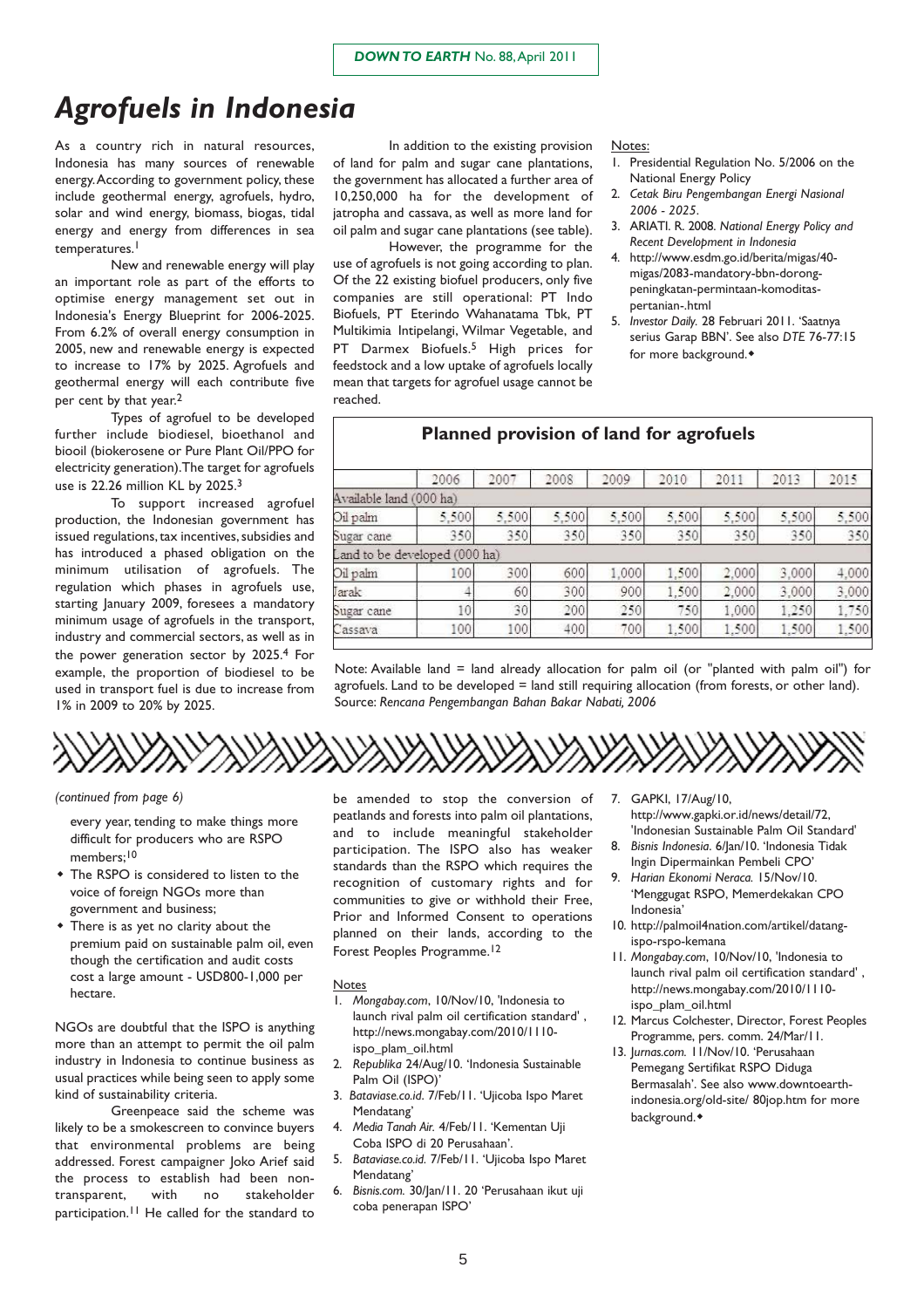## **Indonesian Sustainable Palm Oil scheme to speed up palm oil development**

*A new certification scheme - Indonesian Sustainable Palm Oil (ISPO) - is being introduced in Indonesia this year. Announced in November last year by Indonesia's Agriculture Minister Suswono, the scheme is being seen as a rival to the Roundtable of Sustainable Palm Oil (RSPO). Indonesia's powerful oil palm industry sees the RSPO as slow, biased towards consumer countries and expensive.*

According to Agriculture Minister Suswono, the new Indonesia Sustainable Palm Oil (ISPO) is designed to make palm oil production sustainable in compliance with Indonesia's laws and regulations.<sup>1</sup> In contrast to the Roundtable on Sustainable Palm Oil (RSPO), which is voluntary, ISPO rules are mandatory.2

There are 98 indicators which elaborate seven principles and criteria contained in the ISPO.These seven principles cover 1) the plantation licensing and management system 2) the application of technical guidelines for palm oil cultivation and processing; 3) environmental management and monitoring; 4) responsibility towards workers 5) social and community responsibility; 6) empowering the community economy and 7) sustainable business improvement.<sup>3</sup>

Officially, ISPO is applied from March 2011. Up to now, twenty companies have carried out ISPO certification trials. In March 2012 all oil palm companies, large and small, are obliged to carry out an ISPO audit, with an estimated completion of this process in 2014.4

Companies ready to trial the ISPO process include PT Rea Kaltim Plantation, PTPN XIII, PTPN III, PT Padang Halaban (SMART Tbk), PTPN V, PT Sejahtera, PT

Agricinal, PT AM Plantation (Wilmar), PT Sari Adhitya Loka (Asian Agro Lestari) and PT Aek Taurm (Sampoerna).5 The trial auditors indicated by ISPO are Sucofindo and Mutuagung Lestari.<sup>6</sup>

Indonesia's Oil Palm Association GAPKI says the scheme is intended to "speed up the implementation of sustainable palm oil." An August 2010 GAPKI website post states that more than 12 companies audited by certification bodies appointed by the RSPO have been waiting since 2009 to be approved.7

For the Indonesian palm oil industry, including the Indonesian Association of Oil Palm Growers (Apkasindo) and GAPKI, ISPO, a creation of Indonesia's Ministry of Agriculture, is considered more suited to the situation in Indonesia than the RSPO. Among other reasons, the industry believes ISPO will work better for them than the RSPO because:

- The RSPO is believed to put the interests of consumer countries above those of producer countries like Indonesia and Malaysia;8
- The RSPO is considered a burden on development of the palm oil sector:<sup>9</sup>

 The RSPO principles and criteria change build roads.13 *(continued on page 5)*

#### **The RSPO**

The RSPO holds annual meetings to discuss sustainable palm oil. Membership is made up of plantation companies, palm oil processors or traders, palm oil product retailers, environmental and social development NGOs and bankers and investors.There is no government presence.

Since 2006, the RSPO has drawn up 8 principles and 39 criteria for evaluating what is and what isn't sustainable palm oil. These principles and criteria have been followed by 'National Interpretations' which aim to ensure these comply with national legislation in different countries. Indonesia's National Interpretation of RSPO principles and criteria was agreed in November 2007.

There are 14 oil palm companies in Indonesia which have been certified by the RSPO.The majority of these have a poor record in plantation management. The Cargill Group, for example, cleared forest land in West Kalimantan without first getting the required Timber Utilisation Permit (IPK). PT Musim Mas and PT Sukajadi Sawit Mekar are suspected of taking over community-land owned in Central Kalimantan. Wilmar and Musim Mas have cleared ancestral burial grounds in order to

### **Table: Companies certified by the RSPO**

| <b>No</b>       | <b>Company Name</b>                  | <b>Processing plants</b> | CPO (crude palm oil)(mt) | PK (palm kernel) (mt) |
|-----------------|--------------------------------------|--------------------------|--------------------------|-----------------------|
|                 | Sime Darby                           | 3                        | 129.756                  | 28,712                |
| $\overline{2}$  | Wilmar International -               |                          |                          |                       |
|                 | PT Mustika Sembuluh, PT Milano       |                          | 108,904                  | 22,902                |
| 3               | PT Musim Mas                         |                          | 152,298                  | 36,416                |
| 4               | PT PP London Sumatra Indonesia Tbk   | 4                        | 169,480                  | 30,017                |
| 5               | SIPEF: HOPL, PT Agromuko*)           | 6                        | 252,168                  | 38,447                |
| 6               | Cargill: PT Hindoli, PT Hindoli SS   |                          | 186,892                  | 42,097                |
| 7               | PT Bakri Sumatera Tbk                |                          | 36,438                   | 7,436                 |
| 8               | PT Agrowiratama                      |                          | 46,635                   | 11,635                |
| 9               | PT Berkat Sawit Sejati               |                          | 54,166                   | 12,584                |
| $\overline{10}$ | PT Perkebunan Nusantara III          |                          | 37,430                   | 7.546                 |
| $\mathbf{H}$    | PT Sukajadi Sawit Mekar              |                          | 99,109                   | 22,440                |
| 12              | PT Inti Indosawit Subur              |                          | 29,577                   | 7,456                 |
| $\overline{13}$ | PT First Mujur Plantation & Industry |                          | 63,000                   | 15,000                |
| 4               | PT Sahabat Mewah & Makmur            |                          | 65,518                   | 13,977                |
|                 | Total                                | 30                       | 1,431,371                | 296,665               |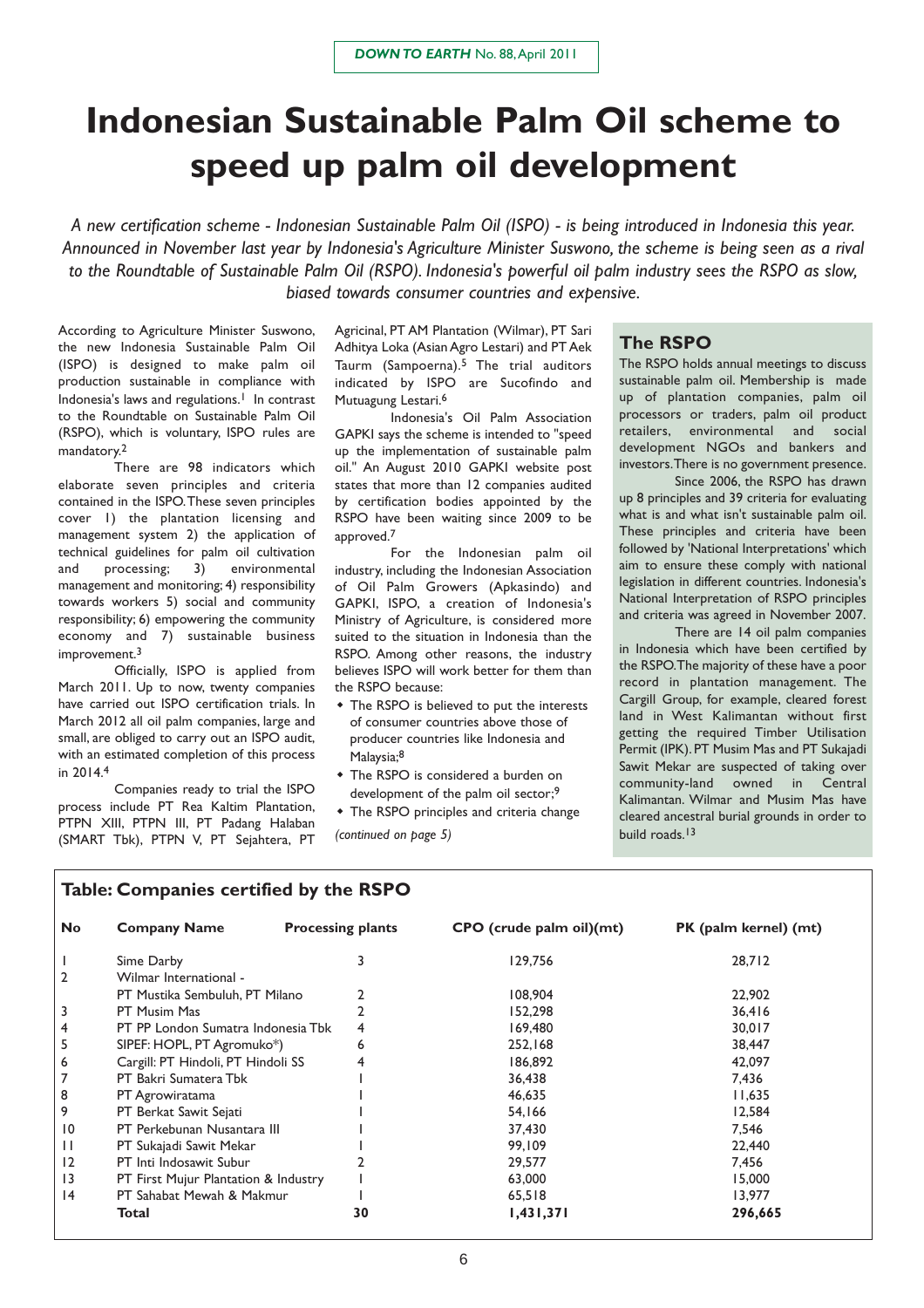*climate justice*

# **The Rights and Resources Initiative Dialogue on Forests, Governance and Climate Change**

*Key areas of debate on COP16 and REDD+*

On 8 February 2011, DTE joined 140 participants who gathered in London for the ninth Rights and Resources Initiative (RRI) Dialogue on Forests, Governance and Climate Change.1 The RRI Dialogues aim to provide a forum for decision makers and civil society organisations to discuss critically the role of forests in the climate change agenda. The event was co-organised by Forests Peoples Programme (FPP), Forest Trends and Tebtebba (Indigenous Peoples' International Centre for Policy Research and Education), and attracted participants from various sectors across the world including civil society organisations, academia, the private sector and government.

The Ninth Dialogue focused in particular on the sixteenth Conference of the Parties (COP 16) to the UN Framework Convention on Climate Change (UNFCCC) that took place in Cancún, Mexico, in late 2010. It aimed to encourage critical reflection on the developments on rights and REDD+ (see box), the role of forest restoration and reforestation for climate mitigation and adaptation, and formulating more coherent safeguards and recourse mechanisms for communities in REDD+ programmes.2

The conference was organised into four panel sessions, with discussions focusing on:

- 1 The global implications for forests and people of the Cancún Agreement on Long-term Cooperative Action (see box)
- 2 National- and community level implications of the Cancún Agreement;
- 3 Ensuring that REDD+ complements restoration, poverty alleviation and adaptation;
- 4 Promoting and operationalising safeguards and accountability.

Here we highlight just some of the key themes and contrasting views which emerged during the conference: finance and the roles of markets; governance and funding; safeguards, standards and accountability.<sup>3</sup>

### **Funding, finance and the role of markets**

The Copenhagen Accord noted "the need for a collective commitment by developed countries to provide resources for REDD 'approaching US\$30 billion' for 2010-2012, and a goal of US\$100 billion annually by

## **The Cancun Agreement on Long-term Cooperative Action (LCA)**

The LCA (Decision 1/CP.16) was one of the two main outcomes of the Conference of Parties 16 (COP 16) in Cancun, Mexico, 2010 (the other being the Cancun Agreement on Annex I Parties' Further Commitments under the Kyoto Protocol (Decision 1/CMP.6).

The LCA aims to establish a timeline for finalising a new, comprehensive agreement that would include action by ALL parties on all the various aspects of the Bali Action Plan, agreed in 2007.

For more information visit: http://beta.searca.org/kc3/index.php/kresources/199-the-cancun-agreements

## **What is the difference between REDD and REDD+?**

The key difference between REDD and REDD+ is that REDD+ includes the role of conservation, sustainable management of forests and enhancement of forest carbon stocks - with a key aim to support 'propoor' development.

REDD+ recognises that "full engagement and respect for the rights of Indigenous Peoples and other forest-dependent communities" is essential for maintaining the resilience of forest ecosystems and consequently, resilience to climate change can be improved. These 'multiple benefits' are a key defining character of REDD + and lie at the core of strategic development and implementation of REDD+ programmes.

For more information visit: http://www.unredd.org/AboutREDD/tabid/582/Default.as px.



2020".4 Governments across the world are faced with immense challenges to 'fill the gap' between this total and what they are actually willing to commit to ensure funding is secured and used effectively.

From the government, finance and business sector perspectives the financing gap for REDD+ can and should be filled by the private sector.5 Public funding should be used to stimulate markets and mobilise private sector investment through initiatives such as London's Capital Markets Climate Initiative6 (which is initially focusing on projects in sub-Saharan Africa).

Although it considers investment from the private sector an effective way of providing a more sustainable form of funding than government finance, the UK government stressed that the nature and sources of private finance needs to be clarified.

Capacity building and early engagement with the private sector, supported by setting up partnerships between the public and private sector (including civil society organisations such as RRI) were considered vital elements for ensuring buy-in from the private sector.<sup>7</sup> Establishing the correct price for carbon was regarded to be of "critical" importance.8 Setting government targets will be essential for establishing a valid carbon price and setting up carbon market 'products' such as carbon forest bonds.9 The improvement of safeguards and standards was considered important for removing market uncertainty.

The UK Government recognised the significant challenges faced by multilateral funds to distribute money in a way that makes a difference on the ground, and concluded that forthcoming technical work on common standards and performance would be welcomed.10 Equally, clarity regarding 'additionality' (where carbon gains would not have happened without a carbon payment via a specific scheme) is regarded important for ensuring indigenous people benefit from REDD+.11

The government welcomed the Green Climate Fund<sup>12</sup> but recognised challenges in establishing how the funding process would be implemented, and in addressing the lack of trust in the market system amongst communities. It was suggested that the creation of REDD+ carbon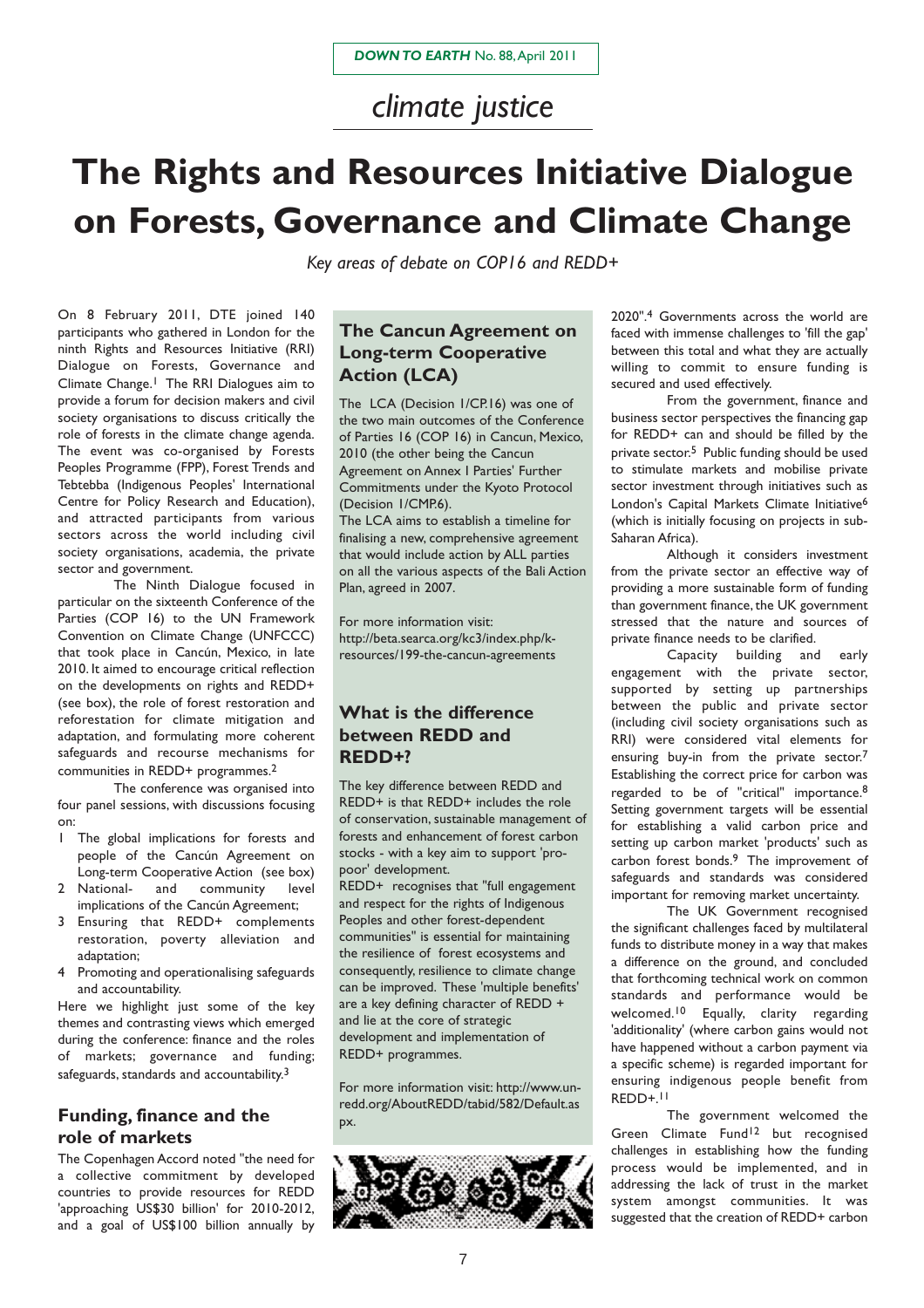#### *DOWN TO EARTH* No. 88,April 2011

markets should follow the establishment of safeguards to avoid the risk that a market mechanism might result in destruction of the social capital and distortion of indigenous peoples' management structure and rights.13

#### **Governance**

Governance challenges relating to forest management, REDD+ and the Cancún Agreement were broadly recognised. Understanding the needs and wishes of people on the ground, and establishing appropriate systems and methodologies for doing so emerged as an area which requires significant further work. Participants presented opposing opinions regarding the degree to which challenges of governance are being effectively addressed, and the amount of political will to address the issues.

The UK Government regarded as imperative the need for good governance and regulatory frameworks in developing countries and stated that 'stronger conversations' with forest communities on the ground will be essential. It recognised the need to maintain livelihoods for forestdwelling communities and develop a clear understanding of forest governance and wider land-use planning issues. It is anticipated this will require government to work closely with forest-dwelling communities through multilateral and bi-lateral programmes to establish stronger relationships, as well as establishing an official review process with key stakeholders and the establishment of sub-national implementation systems. It raised concerns about lack of clarity regarding resource distribution and ownership, and how this poses significant challenges in identifying carbon rights and ownership of carbon.

A representative from the United Nations Development Programme (UNDP) outlined the UNDP's existing work to<br>develop participatory governance participatory governance assessments and a guidance framework for monitoring REDD+ governance. This work contributes to the UNFCCC's Subsidiary Body for Scientific and Technological Advice (SBSTA) to identify drivers of deforestation and degradation.<sup>14</sup>

The degree to which indigenous peoples' rights are being respected was a point of contention throughout the discussions. A World Bank representative argued that many of the REDD+ elements of the Cancún Agreement revolve around indigenous peoples' rights.15 In contrast, representatives of the civil society movement presented a more critical assessment of a growing gap between the rhetoric and the reality of what is happening on the ground<sup>16</sup> and pointed to a lack of understanding regarding rights at the national level.<sup>17</sup> Indigenous peoples must be recognised as agents of good governance<sup>18</sup> and a clear definition and appreciation of 'participatory governance' is needed.19

Some civil society representatives expressed concern that the large amounts of money being invested in REDD will not reach the people who will be directly affected on the ground.20 It is important that context specific and community-led considerations continue to drive REDD+ and its links with climate change adaptation practices locally. Property rights and women's access to land; reform of forestry systems;and greater clarity on funding mechanisms, including access to funds were regarded as key areas to address if REDD+ and poverty alleviation are to be effectively addressed.21 The challenge lies in ensuring that national frameworks do not obstruct opportunities for local communities to 'self-manage'.22 One participant warned government of the risks in outsourcing technical work, including work on emission measuring, reporting and verification of emissions (MRV).<sup>23</sup>

Concerns were raised regarding 'conflicting demands' from governments; indigenous peoples are expected to protect forests and reduce climate change, but also impose massive extractive projects on communities. The inclusion of indigenous people in decision making processes was considered weak amongst some civil society representatives. Even where indigenous delegates participate in negotiations, it is felt that these voices are often not heard.24 This was compounded by the absence of a reference in the Cancún Agreement to Free, Prior and Informed Consent (FPIC) for indigenous peoples.25 The power of FPIC to strengthen reference to land tenure was recommended as a point of focus for further international attention.26

#### **Safeguard, standards and accountability**

There was general agreement on the need to design and implement effective safeguards and to set appropriate standards for accountability. Overall, representatives from government, private sector and international organisations spoke positively about the potential and recent progress made towards establishing more effective safeguards. Contrasting views emerged from civil society representatives who questioned the ability of the Cancún Agreement, governments and international organisations (such as the World Bank) to ensure accountability in the private sector, and to enforce appropriate standards and safeguards in the interests of indigenous rights and welfare.

The UK government<sup>27</sup> stressed that the clear focus on safeguards was a key, positive outcome of Cancún. To improve accountability, more explicit detail is needed on the motives and intentions of private sector engagement in REDD+ schemes. The government recognised that although setting standards is essential this may have to happen outside the United Nations.

A representative of the financial sector highlighted the importance of encouraging private sector engagement in the design and enforcement of safeguards, development of appropriate standards and addressing accounting.28



In contrast, civil society organisations expressed concern regarding the effectiveness of guarantees for indigenous safeguards.<sup>29</sup> Reference was made to a recently published report by FERN and Forest Peoples Programme, *Smoke and Mirrors,*30 which analyses eight of the Readiness Preparedness Plans (RPPs)31 submitted to the World Bank's Forest Carbon Partnership Facility (FCPF).The report states that rather than strengthening and implementing the Bank's safeguards, many safeguards are being diluted or obfuscated.<sup>32</sup> Respect for rights to Free, Prior and Informed Consent within the existing (FCPF) policies and World Bank safeguards is regarded by some civil society representatives as inadequate.33 One participant stated that a lack of respect for the role of indigenous peoples and their rights to territories has led to conflict in several countries such as Peru,. Here, indigenous peoples have strongly criticised government plans for REDD because they fail to address land conflicts and outstanding territorial claims.34 Trust in the effectiveness of safeguards has been further undermined by the absence of FPIC for indigenous peoples in the Cancún Agreement.<sup>35</sup>

To deliver positive outcomes for forests, people and climate change, indigenous participation in the design and implementation of REDD+ initiatives, security of land rights, and courage to address corruption and weak governance in the forest sector are considered essential.<sup>36</sup> Participants warned that failure to do so could increase forest loss and undermine people's tenure rights.37 Mexico was cited as a 'good practice' example of REDD+ implementation. Mexico's positive reception of REDD+ was attributed to relative security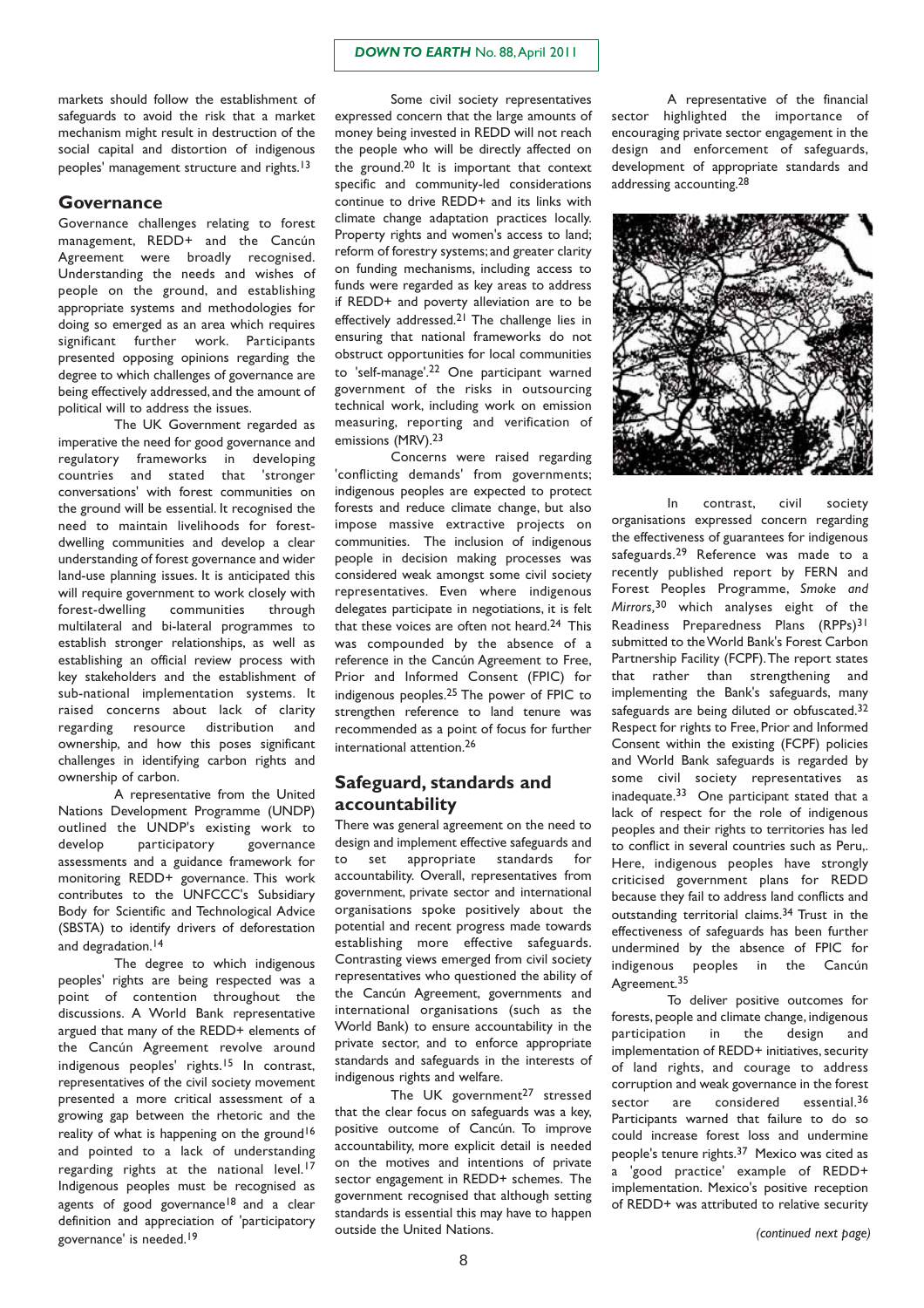# **Climate justice: the local - global (dis)connection**

*In the last few years, DTE has been working with local communities in Indonesia to follow the international negotiations on climate change.The first year of this programme (2009) was spent following the processes in situ and included facilitating local community representatives' attendance at the inter-sessional UNFCCC meeting in Bangkok, in September-October 2009.*<sup>1</sup> *In 2010 we focused on sharing these international experiences with communities and regional CSOs in Indonesia.*

The first two opportunities to discuss climate justice concerns with communities were in Aceh. In May 2010, DTE organised a 'training of trainers' workshop on climate change for members of JKMA,Aceh's Indigenous Peoples Network. Pang Yuriun, the then JKMA Coordinator, who came with DTE to Bangkok, felt that climate change is a complex issue that needs to be understood by communities if they want to play a more active role in climate change policy discussions and negotiations. This is particularly relevant for communities in Aceh, since their region has been at the forefront of climate change-initiatives such as REDD.

The training session was attended by 22 JKMA members from all over Aceh and some partner organisations. Both genders were represented equally.

Understandably, REDD was a hot topic during the training session. Picking up on some of the main arguments in the REDD

debate, the majority of participants agreed that despite its promise of contributing to emissions reductions, REDD is an exclusive and top-down initiative. It is almost unheard of by the communities themselves whose livelihoods will be most affected by REDD schemes. The general feeling was that communities have to bear the consequences of living in designated REDD areas with all the accompanying restrictions on access to forest resources, while the 'big players' such as the logging companies that have contributed significantly to the loss of carbon by clearing the forests, get away without any obligation to rectify the damage.

The impact of ecological destruction on local community livelihoods whether due to climate change, or maldevelopment, together with the underlying problem of the lack of recognition for people's rights - was a major impetus behind the founding of JKMA. So it is not surprising

that the organisation is expecting to replicate the training among their wider membership.

The next opportunity to disseminate the information further came during the JKMA Congress, in September last year. The importance of natural resources management - and particularly in relation to climate change - was reflected by the fact that it took centre-stage at the Congress.A series of workshops ran back-to-back with the congress, dealing with issues such as Free, Prior and Informed Consent (FPIC), climate change and REDD, on top of other organisational topics. The result was translated into the 2nd paragraph of JKMA's new policy framework:

*"...political education and awareness-raising in natural resources management, particularly on the issue of climate change and related issues.*

*(continued next page)*

#### *(Continued from previous page)*

of indigenous peoples' property rights and other institutional conditions, all of which contributed to the REDD 'readiness'38 of the country.39

Building the 'social mechanism' within REDD frameworks is essential for encouraging involvement and ownership on the ground.40 Several participants felt that, when supported by the security of clear property rights, REDD+ presents a good opportunity for communities to build 'social capital' and a solid platform on which to combine and organise policies.41 This requires recognition of the differing abilities, training and educational level within communities and respect for existing knowledge and skills. As new forest management systems are being developed in order to deliver the 'multiple benefits' demanded by REDD+, government ministries must ensure that old forest management practices continue to be valued within that process.42

The RRI 9th Dialogue conference provided a crucial snapshot of work being done across the world to prepare for REDD+.

It is clear however, that there remains a wide gulf between communities and critical civil society organisations on the one hand, and government and the private sector on the other over funding, FPIC, safeguards and governance. Balancing goals for reducing emissions and forest loss, while respecting human rights, continues to present moral and financial challenges. The conference highlighted that decision-makers must urgently address issues of land tenure and carbon rights, governance and corruption, and ensure adequate safeguards for marginalised stakeholders, in order to avoid the real risk of fuelling and exacerbating conflicts and undermining fundamental REDD+ goals.

For more background on REDD and REDD in Indonesia see *DTE* 84:4,

http://www.downtoearth-

indonesia.org/story/indonesia-packages-treeplantation-expansion-emissions-reductionstrategy.

**Notes** 

1. The RRI is "a strategic coalition of international, regional and community organizations engaged in development, research and conservation."See http://www.rightsandresources.org/pages.php  $^{\prime}$ id=92

- 2. Rights and Resources Initiative Dialogue Bulletin published by the International Institute for Sustainable Development (IISD) in collaboration with the Rights and Resources Initiative. Online at http://www.iisd.ca/ymb/rri/dfgcc9/. Volume 173, number 3, wednesday, 9 February 2011
- 3. This article is based on notes taken while attending the conference, supported by information from the RRI's Summary Report of the Ninth Rights and Resources Initiative (RRI) Dialogue on Forests, Governance and Climate Change. For a more comprehensive report of the conference and the views of all the participants, visit

http://www.iisd.ca/download/pdf/sd/ymbvol1 73num3e.pdf. For 'A Brief History of the RRI Dialogues and UNFCCC in Relation to REDD+' see page one of the report.

The remaining notes for this article are available online at DTE's website: www.downtoearth-indonesia.org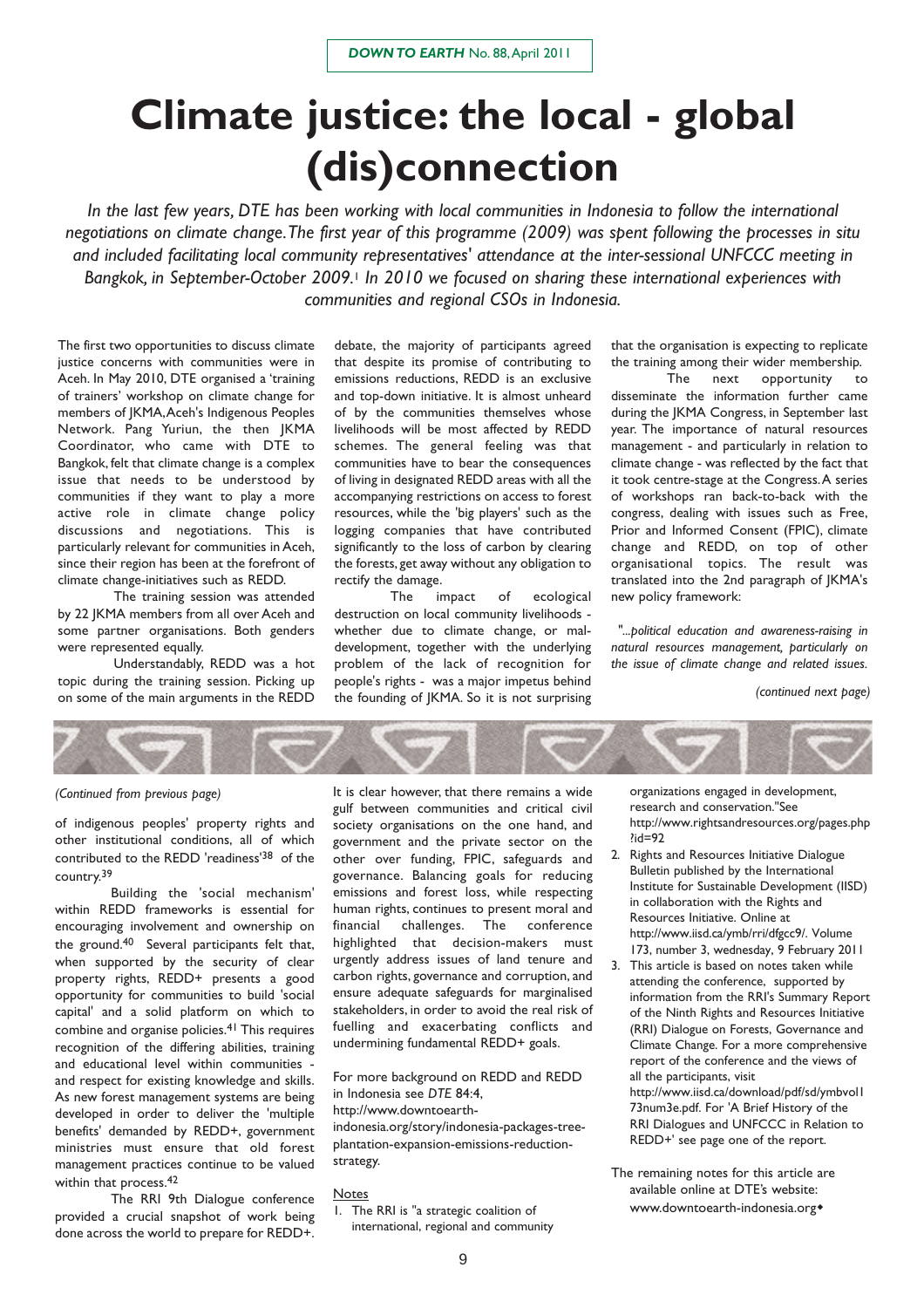*Tenure and capacity to manage natural resources must be encouraged through various political agendas and other means with the aim of ensuring that the indigenous communities secure recognition for their ownership of the natural resources."*

As in many parts of Indonesia, the experience of the Suharto era, when resources-rich regions were exploited by a few powerful business players holding licenses from Jakarta, still haunts the people of Aceh. Despite the decentralisation of political power from Jakarta to Banda Aceh, the fact that the communities are the last in line to get information, let alone be consulted about such initiatives, shows that in this respect at least, not much has changed.

Although some districts have passed *qanun*2 (local laws) on the governance

#### **JKMA Policy Framework**

- 1. Strengthening customary institutions, especially mukim.The Aceh Governance Law explicitly gives room for customary institutions to exist, but the government doesn't fully support mukim as a 'federation' of gampongs. Customary institutions need strengthening to support mukim leadership, to achieve good governance and so that mukim leaders become good facilitators between people and government.
- 2. Political education and awareness-raising in natural resources management particularly on the issue of climate change and related issues. Tenure and capacity to manage natural resources must be encouraged through various political agendas and other means with the aim of ensuring that the indigenous communities secure recognition for their ownership of the natural resources.
- 3. Economic development toward indigenous peoples' self-sufficiency. Indigenous communities are disadvantaged under the prevailing free market system.Therefore it is important to prepare indigenous peoples to anticipate tough competition and to avoid the poverty trap.
- 4. Education and awareness-raising about local knowledge/wisdom. People have been living in harmony with nature in their ecosystems, guided by customary wisdom and local knowledge.Along with the introduction of pro-growth development model has come threats to the customary way of life from outside competition.
- 5. Institutional strengthening especially for JKMA members.

*(Translated from the original document in Indonesian)*

of *mukim*3 customary areas (including the roles and responsibilities of *mukim* leaders), there is no special *qanun* on REDD.

Another problem is the language that is used in the information available to communities. Many documents exist only in English, which itself defies the intention, if indeed there is any, to disseminate information.

It should be stressed that the people of Aceh, are not against initiatives to tackle climate change. The problems related to climate change and environmental degradation are very real for them, as was evident in the workshop discussions. They face crop failures and reduced harvests due to the changing and unreliable seasons, attributable to climate change.4

For indigenous communities in Aceh, the idea of building initiatives upon uncertain ground involving the lack of recognition of their rights to access resources is disturbing. Even without REDD their livelihoods are already threatened by land grabbing.

*"…We have been displaced by HTI* 5 *projects, and had a similar experience when they decided to establish the Leuser protected area.*6 *We cannot access our gardens after they were mistakenly claimed as part of the protected area. Now REDD is coming, what is going to happen?..."*said one workshop participant.

Upon receiving the demands from the *mukim* to re-establish *mukim* rights to manage their resources, the provincial government responded by asking them instead to "…support national projects".

During the workshop, there was also self-criticism by *mukim* leaders7 who do not know the history of their territories, which makes it difficult to assert the boundaries of their areas. Traditionally, a *mukim* leader's role is greater than just administrative responsibility. He also holds moral responsibilities, for example, by ensuring no poverty exists under his administration, by encouraging people to work and by asking the better off to support the less well off.

Confusion over land use and carbon is also prominent. While the Aceh provincial government is offering the region as a designated REDD area, the conversion of forest for oil palm plantations has continued unabated, as in the case of Aceh Jaya district, where oil palm and REDD development is most intensive. One initiative is supposed to mitigate emission while the other releases more carbon into the atmosphere by clearing forests - so where is the carbon saving?

REDD has also prompted questions about regional autonomy - and in Aceh's case, special autonomy, where decision-making about, and benefits from, a region's resources are supposed to be devolved to regional governments. Hundreds of companies have been issued licences by Jakarta for resource

#### **JKMA**

In January 1999, representatives of indigenous peoples from 50 gampong in Aceh agreed to combine efforts to fight for recognition of their rights to resources and their own political systems under the umbrella of JKMA - Aceh's Indigenous Peoples' Network.At that time, the province was called 'Daerah Istimewa Aceh' or the Special Territory of Aceh, a legacy of its support - financially and politically - for the fledgling Indonesian state in the immediate post-independence period of the 1950s.

Aceh is rich in natural resources and generates most of its income from the oil, gas and mining sector, followed by agriculture and fisheries.The region has had a troubled past. For almost 30 years starting in the 1970s, the region was a conflict zone, between an armed independence movement led by the Free Aceh Movement and the Indonesian military.The conflict cost many lives and led to the region being isolated due to its status as a conflict zone. One main spur for the independence movement was the exploitation of Aceh's natural resources by the Jakarta-centred regime. The forced appropriation or grabbing of resources from the local communities was the typical modus operandi of Suharto's regime.This, combined with the new opportunities for civil society to speak out in the period of political reform known as 'reformasi' that followed Suharto's fall from power in 1998, gave impetus to the establishment of JKMA.8

projects in Aceh and many of them are now interested in REDD.Yet none has an office in Aceh itself.

The workshops noted the following action points:

- re-establish *mukim* rights by recognising indigenous peoples' rights (through regulations that are pro-people and that recognise the diverse purposes of forests under customary forest law).
- establish clear *mukim* boundaries (the Aceh government is planning to demarcate *mukim* boundaries).
- make information about REDD accessible to the communities, including capacitybuilding to enable full participation (there was suggestion of reviving the customary role of *panglima hutan* as the guardian of the forest, if indeed the intention is to protect the forest); there is also a need for clarity about the mechanism for compensating forest resources in REDD schemes that may no longer be used by communities;
- everybody should fulfil their responsibility to tackle climate change.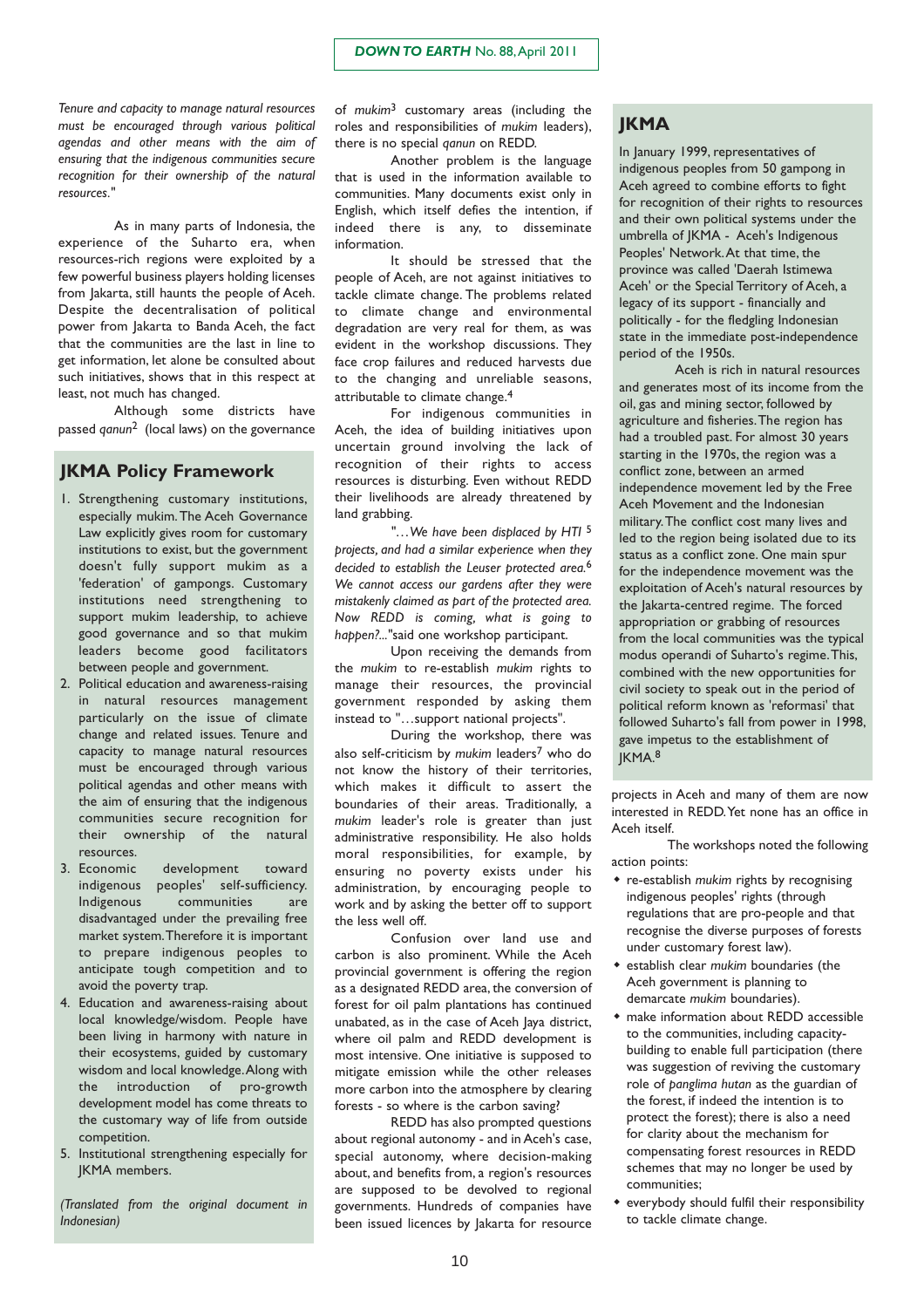

*Climate change and sustainable livelihoods workshop at Lamjabat,Aceh, July*

- ensure transparency at all levels (local, regional, national, international).
- uphold the principle of justice industrial countries shouldn't only reap the benefits while taking less responsibility.

### **Climate Change and Sustainable Livelihoods**

In July 2010 a further opportunity arose for DTE to share experiences of climate justice work with other CSOs in Aceh. This time a 3-day workshop was co-organised with Lamjabat, an environmental organisation located on the outskirts of Banda Aceh. The title, 'Climate Change and Livelihoods' was selected to explore the need to strengthen sustainable livelihoods to respond to the impacts of climate change.

The workshop was well attended by around 30 people, including 5 officials from the local environmental agency and subdistrict administration, NGO workers and two NGO activists from Timor Leste (East Timor).

Participants shared their observations that in the last 10 years seasons have become more unpredictable with a higher incidence of turbulent weather, including sudden high winds, and typhoons. In food production, they also noted a higher incidence of crop pests leading to failed harvests, and changes in agricultural cycles and practices due to the changing weather patterns. A greater incidence of health problems was reported, including new kinds of illnesses (eg flu), while people's immune systems are being weakened due to more widespread pollution and contamination. Vector-borne diseases like malaria have become more common along with the temperature increases that provide fertile ground for mosquitoes to breed. Rising

temperatures also contribute to coral bleaching, as observed by Lamjabat staff and their NGOs colleagues working on marine issues. Furthermore, changing wind patterns due to the changing weather are affecting fishing and fisherfolk's livelihoods.

On top of the effects of climate change, natural resources remain under pressure from destructive logging. Aceh's once vast forests continue to attract loggers whose reckless practices are reducing water levels in the region, among other damaging impacts. The local environmental agency has recorded the disappearance of 9 rivers in Aceh within the last decade. Where those rivers used to flow, there are now either houses or roads. More rivers are expected to disappear in the near future according to a government official participating at the workshop. He observed that biodiversity, too, cannot escape the damage and some species have become rare, if not extinct.

#### **Many ways to respond to climate change**

One of the instant effects of climate change is the impact on people's earnings. Disruption to fishing patterns automatically affects the income of fishing communities. Coral bleaching caused by sea warming and other destructive factors means reduced fish stocks too. The question then is, what alternative livelihoods are there for them?

Some of the organisations who participated in the workshop are working with communities to explore potential solutions. One approach to the problem is to mitigate further destruction, for example, by raising awareness through environmental education. Lamjabat, founded by people concerned about marine ecology and the contribution it makes to sustainable livelihoods, is helping to safeguard the nearby

coral reefs which are showing some signs of dying. They have started a campaign to stop the use of explosives to catch fish on the reef practiced by some local fisherfolk, by raising awareness of the importance of coral reefs in sustaining fish stocks.They are also trying to show the link between logging and healthy seawater. Located by the coast and at the foot of a mountain, Lamjabat can easily point to evidence of destructive logging which has triggered erosion, sent soil into the sea and choked the coral. It follows that the work on protecting marine life is closely connected to the work to protect forests.

There was some discussion during the workshop of activities which are exploring alternative or more sustainable resource use, such as encouraging communities to plant 'productive' plants like nutmeg, cocoa, mango and other fruit trees to provide an incentive not to clear the forests. There is also initiative to link micro-credit with replanting programs, where credit will only be given if you plant trees.

#### Notes:

- 1. See *DTE* 84, March 2010 www://downtoearthindonesia.org/ol-site/84bsa.htm
- 2. *Qanun* local legislation under Aceh's Special Autonomy arrangements
- 3. *Mukim* the Acehnese customary legal unit of governance between gampong (lowest level of customary governance) and sub-district. A mukim usually covers several gampongs.
- See summary of CSF documentation of climate change impacts in 'Voices from the Villages, *DTE* 83, 2009 at http://www.downtoearth-

indonesia.org/story/climate-change-impactsvoices-villages

- 5. HTI: large-scale timber plantations, aimed at supplying the pulp industry and other woodbased industries.
- 6. See articles about Leuser in previous DTE newsletters, eg *DTE* 55, November 2002, Aceh pushes Leuser Road Plan' at http://dte.gn.apc.org/55Ach.htm.
- 7. This was voiced by and about the younger mukim leaders, who have taken the place of the elders killed in tsunami.
- 8. For more information about JKMA see *DTE* 84, March 2010, 'Saving the planet is our joint responsibility' at

http://dte.gn.apc.org/84bsa.htm



*Marine environment threatened by climate change,Aceh*